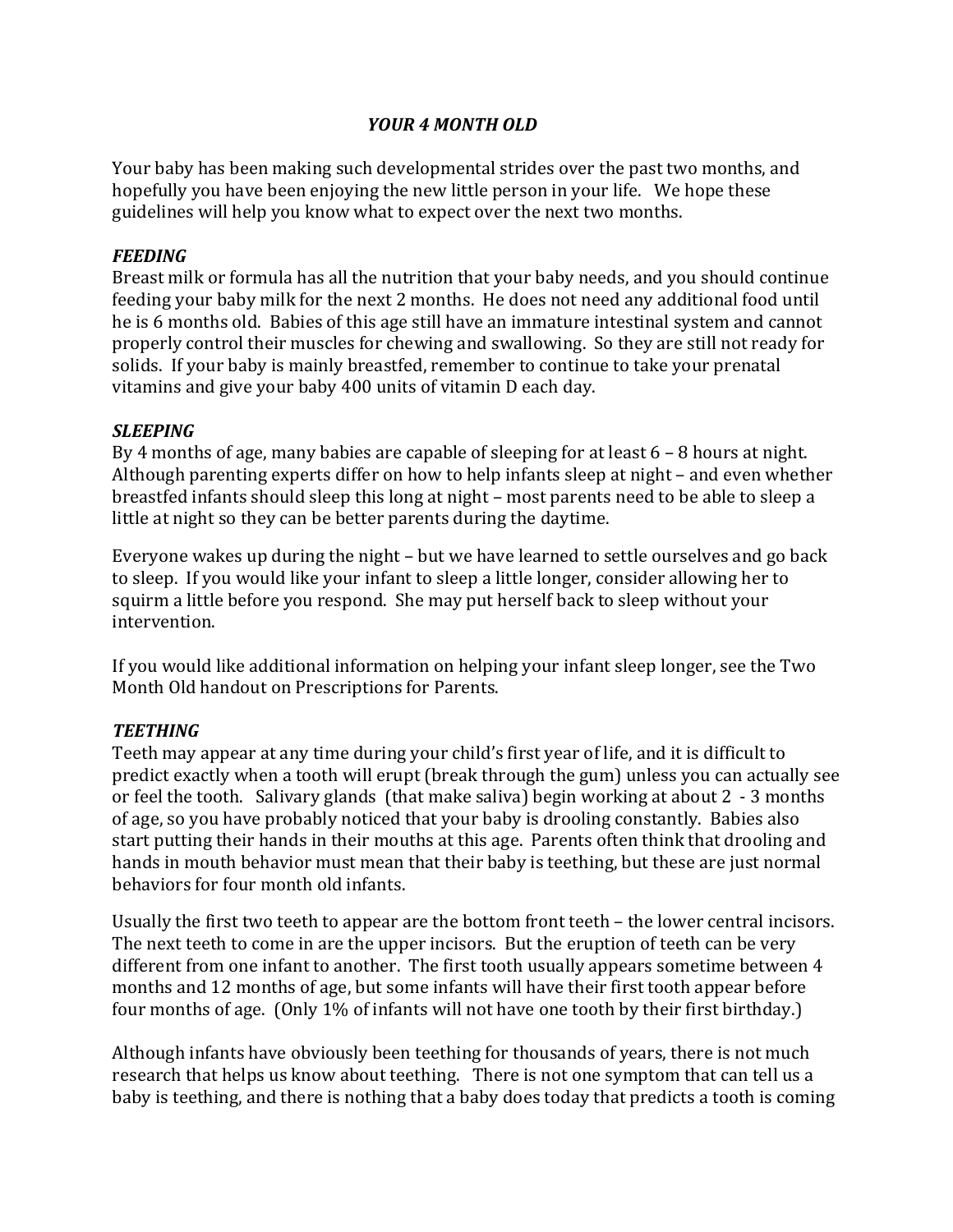tomorrow. Just before a tooth erupts, the infant may be slightly more fussy than usual (especially at night), may drool a little more, and have less of an appetite for solid foods. But some infants do not seem to be affected at all by teething and have no changes in their behavior. Teething does not cause diarrhea or fever, although in research studies the temperature may increase slightly the day before the tooth erupts. However, teething does not cause babies to have a true fever. If your baby appears sick or has rectal temperature above  $38\text{ C}$  (100.4 F), teething is not to blame, so please call your physician.

There are many ideas on how to help infants with the apparent pain of teething. You can allow him to suck on a cold object, like a chilled wash cloth (and when he is older on a frozen banana or bagel) or a cold teething ring. There are homeopathic teething medicines (like Hylands) that are generally safe for infants - but always check with your doctor first. If needed, you can use acetaminophen, again as directed by your doctor. Please do not use topical "toothache" medications such as Orojel or Numzit as they may cause serious reactions in some babies.

### *DEVELOPMENT*

Babies at this age are so much fun. They enjoy cooing, laughing, seeing people and talking to them. In fact, they are so interested in the world around them that they would rather look at something interesting rather than eat. (If your baby is distracted when eating, try feeding her in a darkened room or using a small blanket to gently cover her face to encourage her to focus on eating.)

#### *Language*

Continue to spend time talking with your baby, laughing with her and playing "word" games" with her. Try making a funny face or noise and then wait to see if your baby will copy you. When your baby makes a sound, copy him. Read stories to your baby and show him picture books. You may want to try using sign language with your baby to help her communicate in a different way. Beginning at  $6 - 8$  months of age, try using a hand signal every time you use a word like "hungry" or "more". Your baby may be able to use sign language to let you know her needs before she can actually talk to you. The book "Baby Signs" has many ideas for sign language.

#### *Muscles*

Your baby should be enjoying sitting and standing now with your support. His body should feel strong when you are holding him – and you will need to hold him carefully so he doesn't twist out of your grasp.

## *Vision*

Your baby's eyes should always be tracking and moving together and you should no longer see your baby's eyes cross. If you do, or if you have any concerns about your baby's vision or hearing, please call your pediatrician.

## *Stranger anxiety*

Although the developmental text books state that stranger anxiety begins at 9 months, it is not unusual to see 4 month old infants who do not like strangers (and even grandparents who they haven't seen for a while) come too close too quickly. Remind your friends and